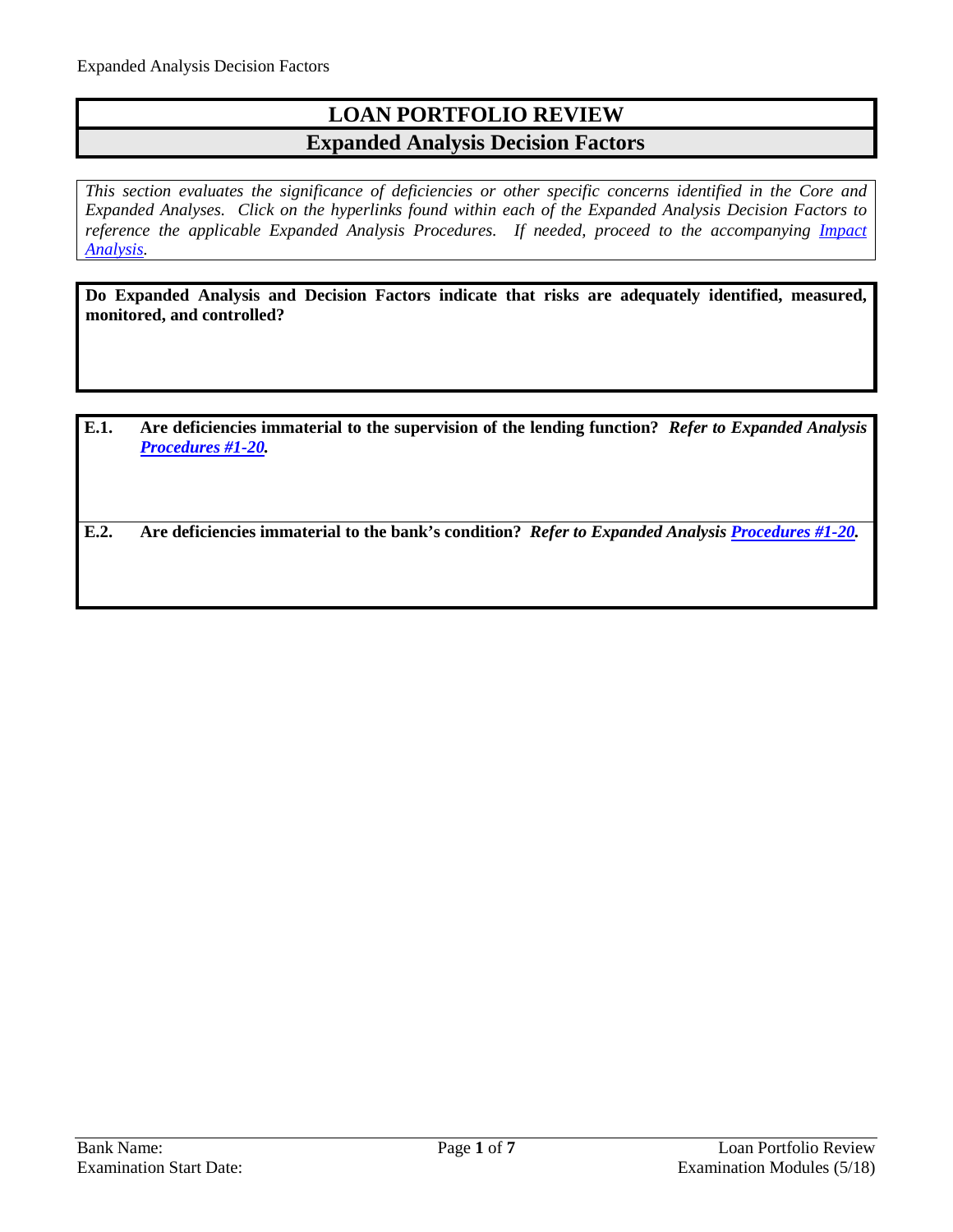# **LOAN PORTFOLIO REVIEW Expanded Analysis Procedures**

*Generally, procedures used in the Expanded Analysis should target concerns identified in the Core Analysis and Decision Factors. The flexible procedures specified for the Core Analysis also apply to the Expanded Analysis.*

### <span id="page-1-0"></span>**Identifying, Monitoring, and Reserving for Credit Risk**

### **LOAN REVIEW**

**1. Evaluate the inadequacies in the loan review process to determine the underlying cause.**

**2. Expand loan sampling in order to gain a better understanding of the credit risk within the loan portfolio.**

**ALLOWANCE FOR LOAN AND LEASE LOSSES (ALLL) (or allowance for credit losses (ACL),[1](#page-1-1) when applicable**

*When the overall ALLL (or ACL, when applicable) appears deficient, bank management should be directed to address the appropriateness of its ALLL (or ACL, when applicable) estimate and to provide additional allowances as necessary for estimated credit losses identified in the examination process that have not been included, or have not been fully included, in management's original ALLL (or ACL, when applicable) estimate.*

*Examiners should determine whether the bank's methodology could be utilized with adjustments to arrive at a reasonable and reliable estimate for additional needed provisions. If the bank's methodology can be utilized, examiners should direct bank management to make appropriate adjustments and use the most relevant information sources available to develop a reasonable estimate of the deficiency in the bank's ALLL (or ACL, when applicable). The information sources used should include examination loan review findings and publicly available data on real estate or other collateral values in the bank's lending area.*

*In the rare event, that the bank's methodology cannot be utilized even with adjustments (substantially inadequate loan review, material weakness in credit administration etc.) examiners should estimate the ALLL (or ACL, when applicable) deficiency in the absence of more relevant data. The selection and use of financial ratios or statistical models (utilizing bank-specific historical loss data) should be supported by sufficient analysis to demonstrate objective support for a short-term range of proxy estimates. However, such estimates based on industry or peer group information should only be used as a short-term proxy and cannot be accepted as a substitute for an effective ALLL (or ACL, when applicable) methodology. Bank management should be directed to correct deficiencies in their methodology as soon as possible.*

*Consider the following items in this section to determine an appropriate ALLL (or ACL, when applicable) level.*

<span id="page-1-1"></span>1 **ACL replaces the term ALLL for those banks that adopted ASU 2016-13.**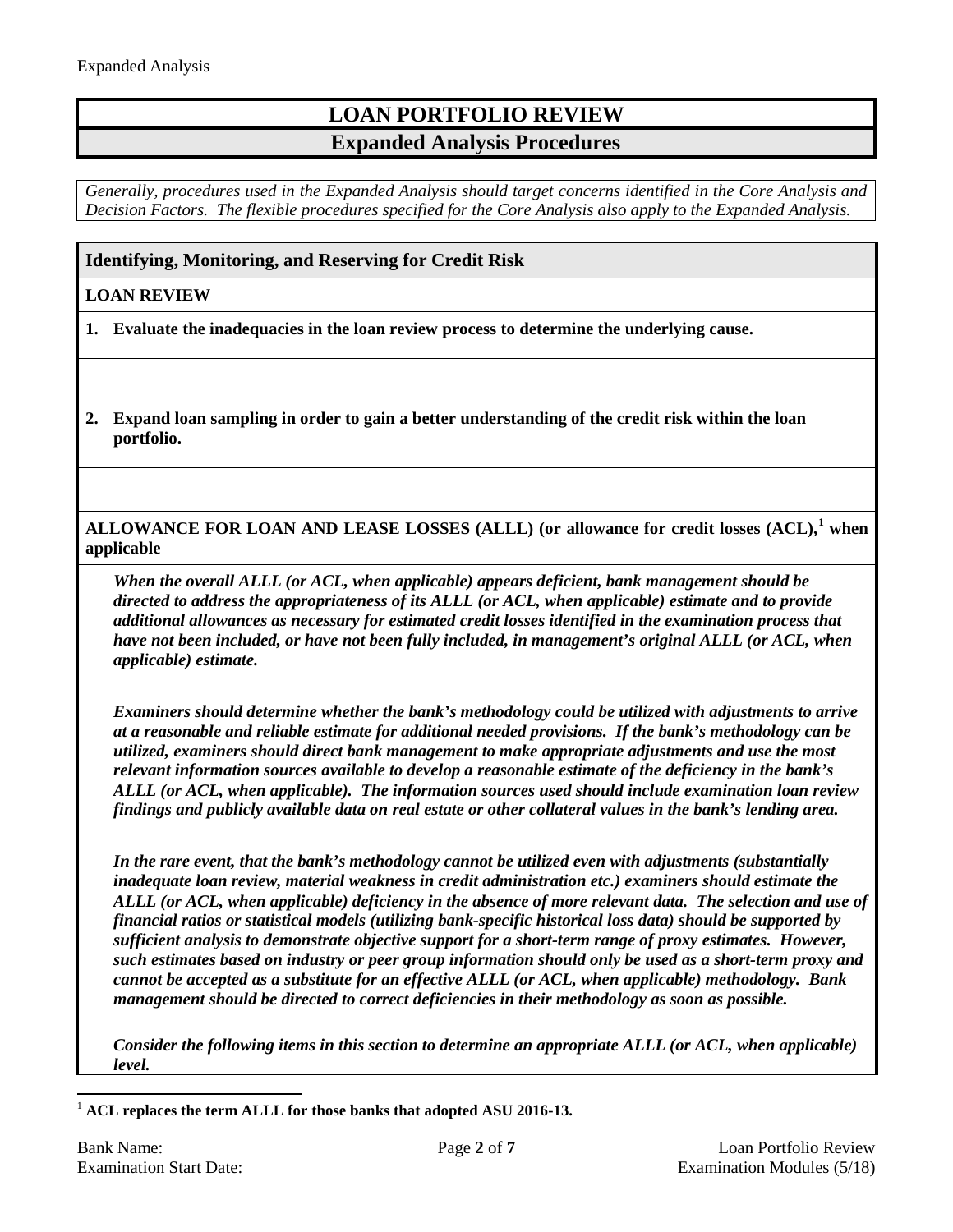- **3. Determine if the ALLL (or ACL, when applicable) is sufficient to cover estimated credit losses on:**
	- **Loans classified Loss (in whole or in part) that have not yet been charged-off;**
	- **Loans classified Doubtful (without partial Loss classification);**
	- **All remaining adversely classified loans (without partial Loss or Doubtful classifications, either individually, if impaired under ASC Topic 310, or in groups);**
	- **Other problem loans (either individually, if impaired under ASC Topic 310, or in groups); and**
	- **Remaining categories of loans segmented into groups with similar risk characteristics.**

**4. Consider the bank's loan loss history in aggregate and by loan type.**

- **Calculate the average loan loss history, generally for the past five years, using net loan chargeoffs to average total loans. Such data should available in year-end UBPRs.**
- **Evaluate any aberrations in a specific year, and make adjustments as needed for current conditions to arrive at a realistic average that reflects loss expectations similar to current conditions.**
- **Consider migration analysis.**
- **5. Consider the most recent, average reserve coverage of nonperforming loans by state, rating, and charter.**

*Note: Care should be exercised when considering reserve coverage because these ratios compare banks' ALLLs (or ACL, when applicable) to the amount of these loans, but the ALLL (or ACL, when applicable) should cover the estimated credit losses on the nonperforming loans, which is an estimate of the net chargeoffs likely to be realized on the loans. Particularly for nonperforming loans that are collateralized, net chargeoffs are not likely to equal the entire amount of these loans.*

**6. Consider the historical average of loan loss reserves to nonperforming loans for all banks within the region and the nation. (Reminder: Reserve coverage of nonperforming loans is typically higher at banks with sound loan portfolios. FDIC: Refer to the FDIC Quarterly Banking Profile.)** 

- **7. Consider the following factors to determine appropriate adjustments to the bank's average loss experience by loan type for nonclassified loans:** 
	- **Degree of board or committee involvement, oversight, and control;**
	- **Expertise, training, and adequacy of loan staff;**
	- **Adequacy of and adherence to the bank's loan policy;**
	- **Effectiveness of collection procedures;**
	- **Adequacy of renewal and extension policies;**
	- **Adequacy of charge-off policies;**
	- **Effectiveness of internal loan review function;**
	- **Adequacy of appraisal procedures;**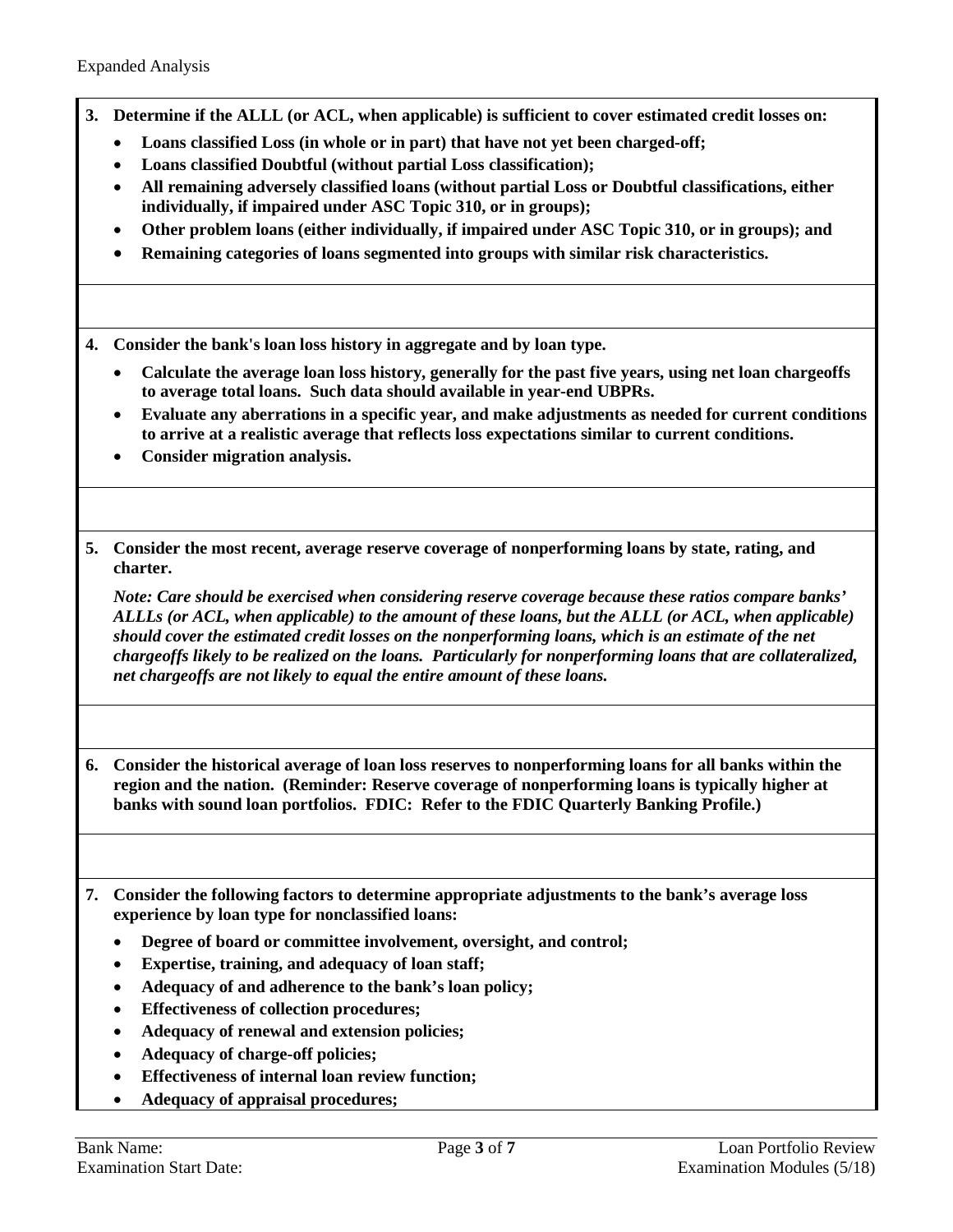- **Maintenance and analysis of financial information;**
- **Adequacy of documentation (other than financial information);**
- **Capitalization of interest;**
- **Over reliance on collateral values;**
- **Composition of the loan portfolio;** *(Note: It may be appropriate to use different percentages for consumer, residential and commercial real estate, and commercial loans.)*
- **Existence of self-dealing and insider transactions;**
- **Level of classified loans and trend over past few examinations;**
- **Level and trend of internally identified loan problems;**
- **Level and trend of overdue and nonaccrual loans;**
- **General economic considerations (local, state, regional, national);**
- **Growth trends;**
- **Entry into new areas of lending;**
- **Extent of out-of-territory lending; and**
- **Adequacy of follow-up systems.**

*(Note: If the bank uses a formula approach that includes both historical loss experience and adjustments for qualitative or environmental factors to determine an appropriate level for the ALLL (or ACL, when applicable), it may be feasible to use the internal formula in arriving at the estimated credit losses for these loans even though the overall system may be considered inadequate.)*

### **Portfolio Quality**

- **8. Determine the reasons for the current level of asset quality problems.**
	- **Evaluate the impact of local economic conditions on the loan portfolio.**
	- **Determine if there are sectors of risk within the portfolio by either type of or concentrations of risk.**
	- **Evaluate the impact of ineffective underwriting in new product areas on the level and severity of classifications or delinquencies.**
	- **Determine that individual account officers as well as lending committees have appropriate lending authorities.**
	- **Evaluate delinquency levels by individual account officers.**
	- **Evaluate individual loan officers' experience levels and expertise.**
- **9. Based on the results of the above analysis, consider expanding the sample of loans (including offbalance sheet activities).**

**Managerial Effectiveness**

**APPLICABLE LAWS AND REGULATIONS**

**10. Determine the cause of any violations and identify responsible parties. Consider the following items:**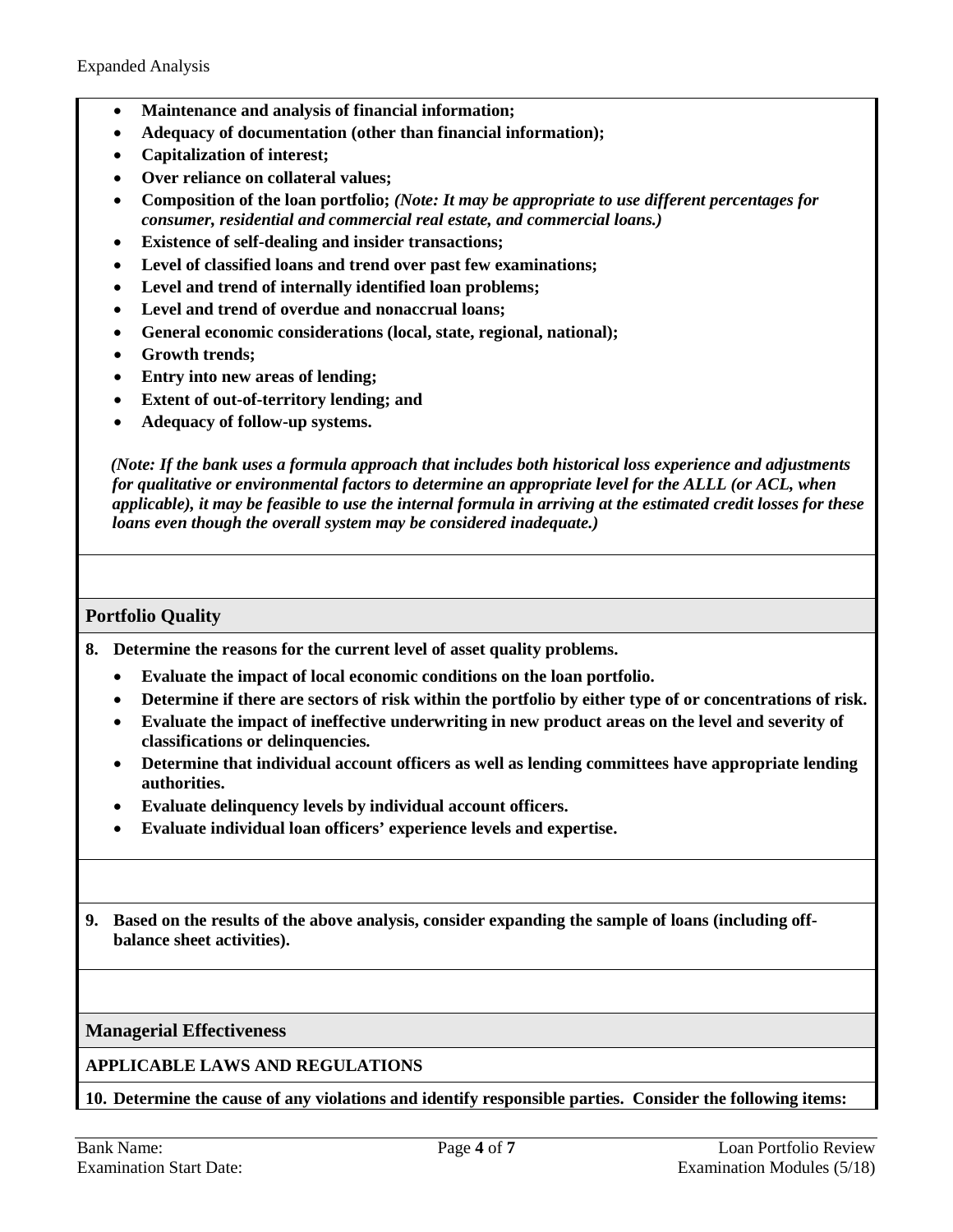- **Lack of familiarity with laws or regulations,**
- **Negligence,**
- **Misinterpretation, and**
- **Willful disregard or noncompliance.**

#### **CREDIT ADMINISTRATION**

**11. Determine why collateral appraisals are not sufficient to support current loan advances.**

**12. Determine why management did not correct identified deficiencies. Consider whether:**

- **Management overlooked issues,**
- **Management is unfamiliar with prudent loan portfolio practices and procedures, and**
- **Management is unwilling or unable to react to changing conditions.**

**13. Determine why loan losses are not recognized in a timely manner. Reasons for not recognizing losses in a timely manner may include the following:**

- **Inadequate identification or reporting of problem loans,**
- **Loss deferral motivated by earnings performance and bonus compensation, and**
- **Loss deferral motivated by poor financial condition.**

**Other Loan Related Topics**

#### **OTHER REAL ESTATE (ORE)**

**14. Determine if management's non-compliance with regulations or accounting pronouncements are due to oversight, lack of requisite knowledge or experience, or a general disregard.**

**15. Compare expenses and income information contained in appraisals with the actual income and expenses of related income producing properties. Recalculate appraisal results using realistic assumptions, if necessary.**

**16. Investigate the deficiencies identified in managing foreclosed real estate.**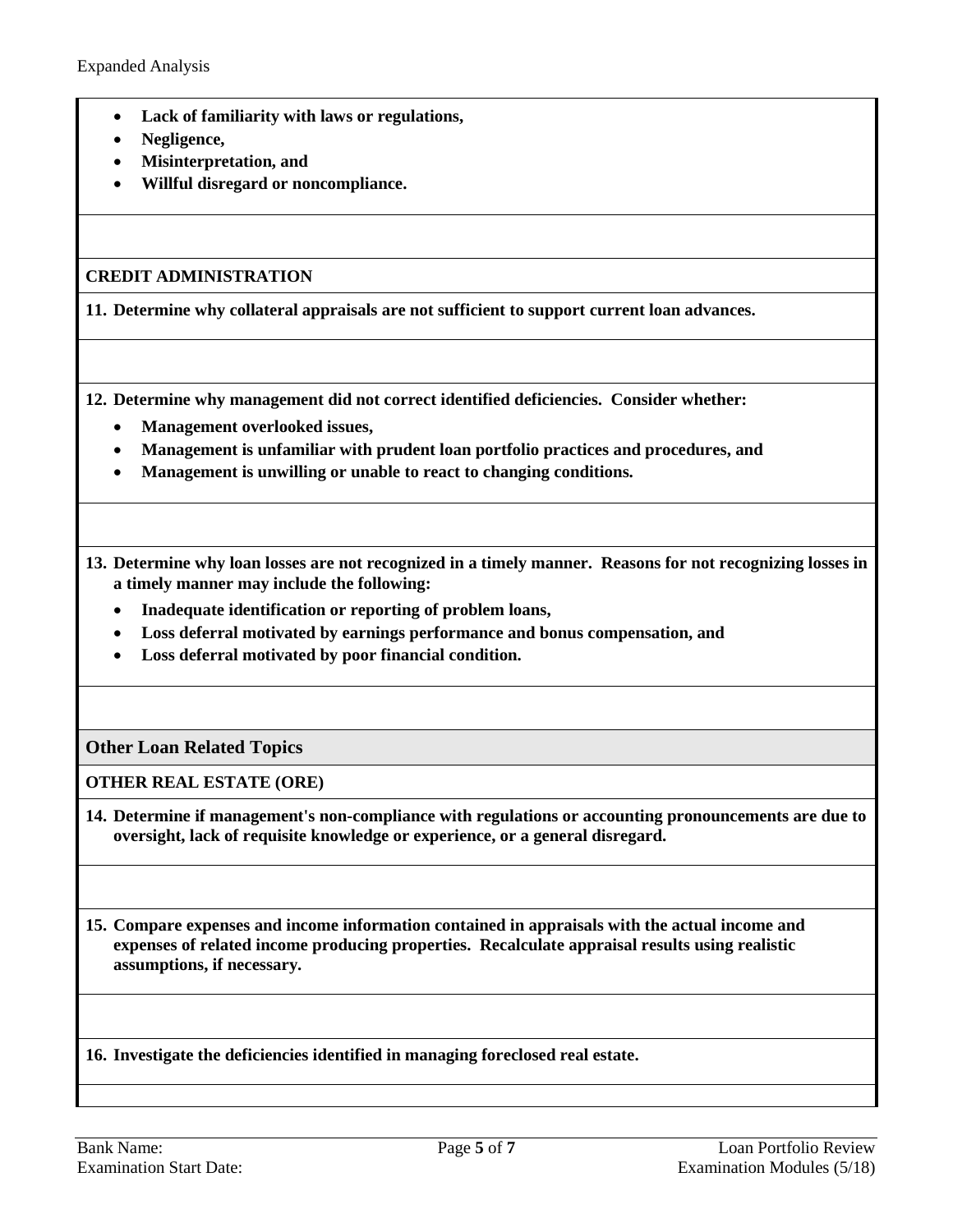**17. Expand file sampling as necessary to accurately determine the quality of ORE. Where appropriate, consider conducting on-site inspections to assist in valuation and classification.**

#### **REPOSSESSION**

**18. Investigate the deficiencies identified in managing repossessed assets.**

**19. Expand file sampling as necessary to accurately determine the quality of repossessed assets. Where appropriate, consider physical inspections of the repossessed assets to assist in valuation and classification.**

**NON-LEDGER ASSETS**

**20. Determine the underlying reasons for asset write-offs.**

**End of Expanded Analysis. If needed, Continue to [Impact Analysis.](#page-6-0)**